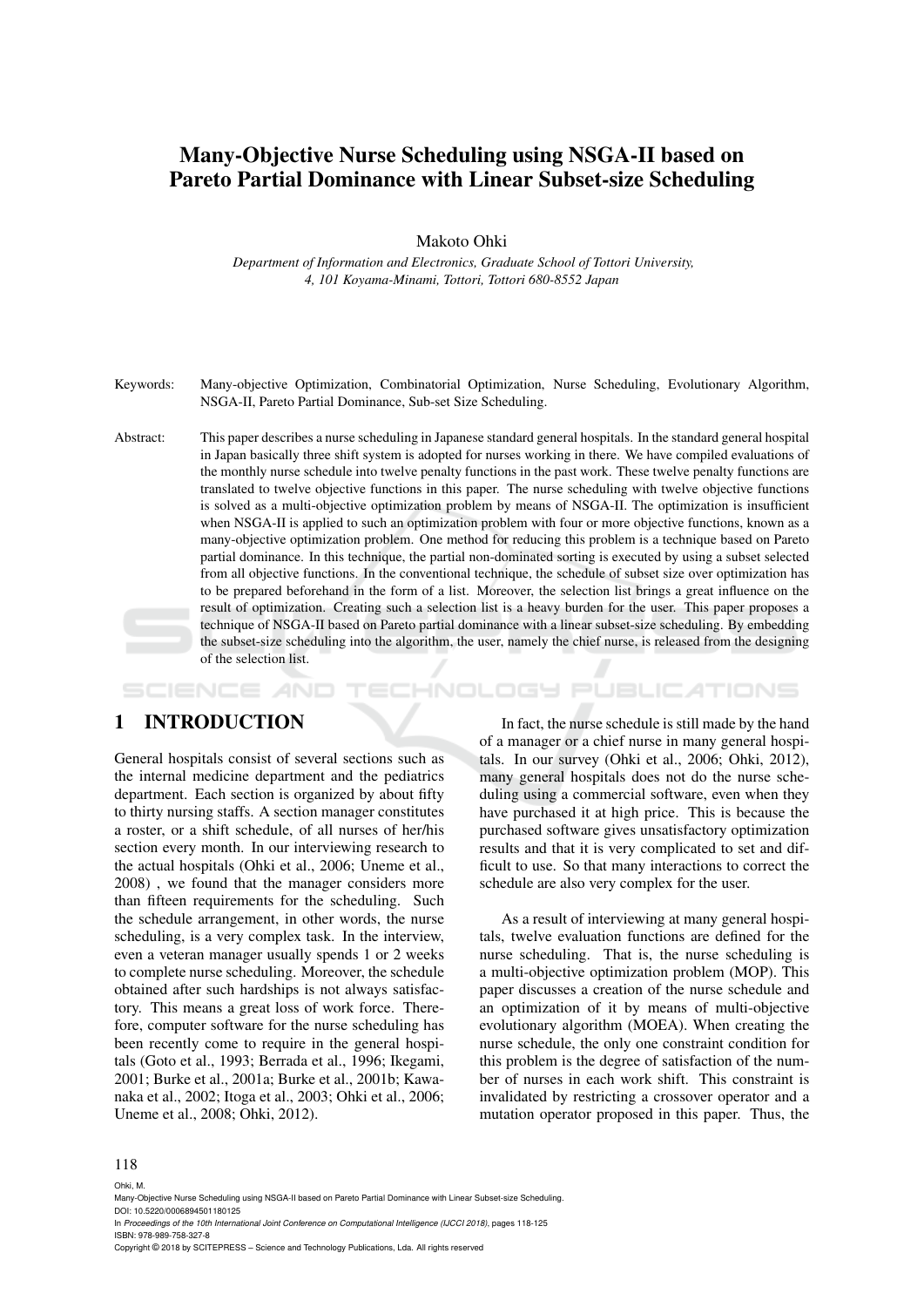nurse scheduling is defined as an unconstrained multiobjective optimization problem.

Although NSGA-II is well-known as one of effective optimizing frameworks for MOP, it is also known that the ability of optimization significantly decreases for the problem with 4 or more objective functions (Aguirre and Tanaka, 2007; Tsuchida et al., 2009; Sato et al., 2006), in other words, many-objective optimization problem (MaOP)(Hughes, 2005). This paper focuses NSGA-II based on Pareto partial dominance (Brockhoff and Zitzler, 2006; Sato et al., 2010) for MaOP. Since NSGA-II based on Pareto partial dominance requires a scheduling list of the size of the target subset selected from all objective functions beforehand. Since the selection list for Pareto partial dominance largely affects the quality of the optimization, it is very difficult to prepare by the user. Therefore, this paper proposes a technique to automatically schedule the subset size for Pareto partial dominance. By means of the proposed technique the user is not only released from creation of the selection list, but also obtain an effectively optimized nurse schedule.

## 2 MANY OBJECTIVE NURSE SCHEDULING

Many nurse organizations of the general hospitals in Japan are operated according to the three shift system, including a day shift, an evening shift and night shift. About twenty to thirty nurses belong to each department of the general hospital. The chief of each department creates a monthly nurse schedule as shown in Fig1. The schedule shown in Fig1 is treated as an individual to be optimized with NSGA-II in this paper. The training, the meeting and the requested holiday is called a fixed work and treated as a shift that can not be modified.



Figure 1: A monthly nurse schedule, where *ni* denotes the *i*th nurse,  $d_i$  denotes the *j*-th day, and D, E, N, T, M, H and R denotes the daytime shift, the evening shift, the night shift, a training, a meeting, a holiday and a requested holiday.

The schedule, in other words, the individual of NSGA-II, is evaluated by the following penalty functions.

- $p_{1i}$ : work load to the nurse *i* given by evaluation of each consecutive three shifts
- $p_{2i}$ : concentration to the nurse *i* of the evening shift and the night shift.
- $p_{3i}$ : appearance of specific prohibited shift patterns for the nurse *i*.
- *p*4*i*: excess or shortage of the holiday number of the nurse *i*.
- $p_{5i}$ : excess or shortage of the evening shift and the night shift for the nurse *i*.
- $p_{6i}$ : excess number of days of consecutive shifts for the nurse *i*.
- $p_{7i}$ : nursing level in the day shift of the day *j*.
- $p_{8j}$ : nursing level in the evening shift of the day *j*.
- $p_{9j}$ : nursing level in the night shift of the day *j*.
- $p_{10}$ : compatibility among nurses during the night shift of the day *j*.
- $p_{11}$ ; the number of new nurses at the night shift of day *j*.
- $p_{12}$ *j*: absence of more than veteran at the day shift and the night shift of day *j*.

These penalty functions are detailed in (Ohki, 2012) . Objective functions for MOP are defined by the following equation by using these penalty functions.

$$
f_k = \begin{cases} \frac{1}{1 + \sum_{i=1}^{N} P_{ki}} & , \quad k = 1, 2, \cdots, 6 \\ \frac{1}{1 + \sum_{i=1}^{D} P_{kj}} & , \quad k = 7, 8, \cdots, 12 \end{cases}
$$
(1)

In general, MOP is a problem which finds solutions that maximizes the objective function vector, where the solution **x** satisfies constraint conditions, **S**, as follows.

$$
\begin{cases}\n\text{maximize} & \mathbf{f}(\mathbf{x}) = [f_1(\mathbf{x}), f_2(\mathbf{x}), \cdots, f_m(\mathbf{x})]^T\\ \n\text{subject to} & \mathbf{x} \in \mathbf{S}\n\end{cases} (2)
$$

Satisfaction of the number of necessary nurses for each shift on each day is the only constraint condition in the nurse scheduling treated in this paper. By performing initial population generation and mating operators as described below, the number of nurses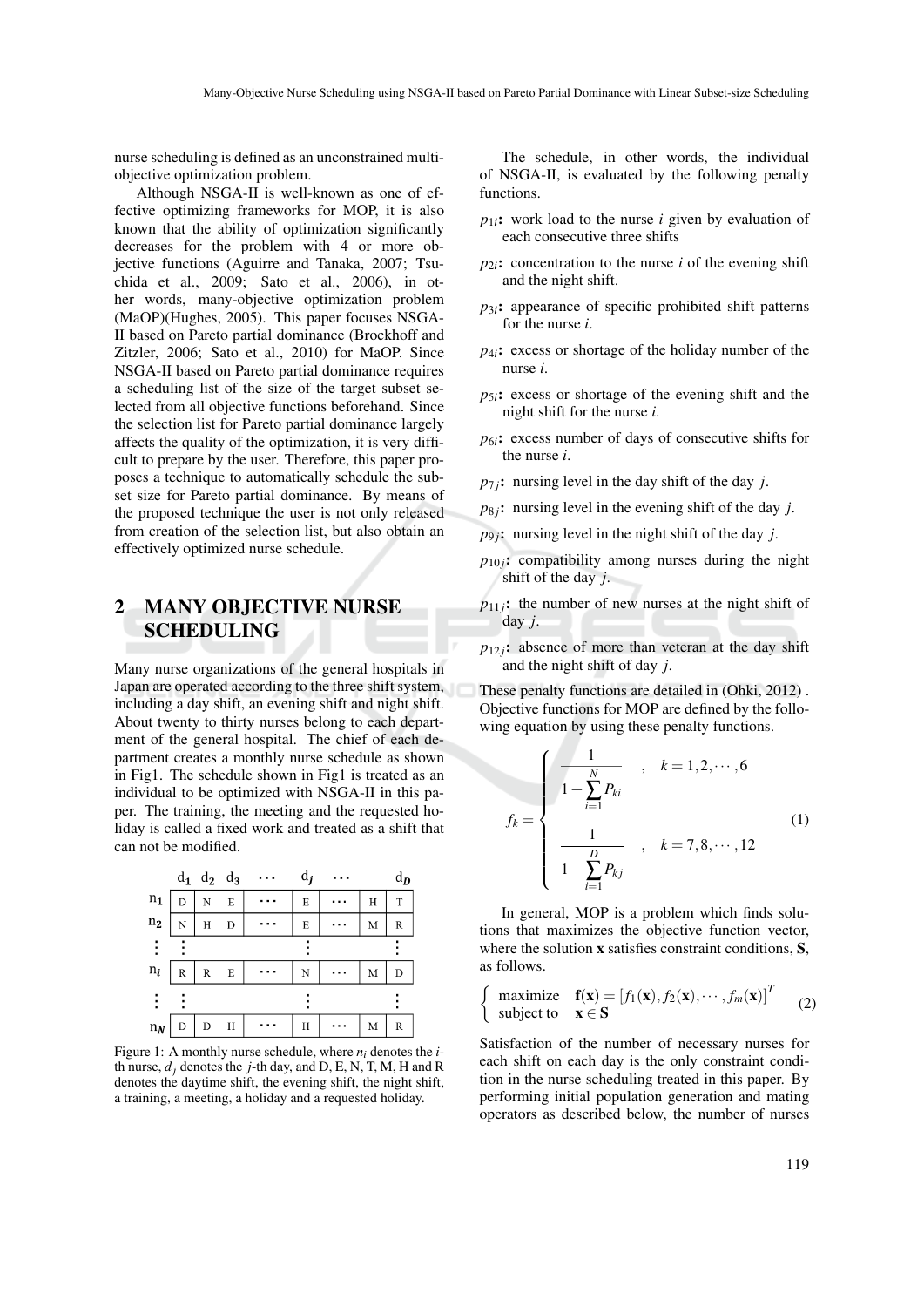assigned to each shift on each day is unchanged during the optimization. Therefor, the constraint condition is invalidated, and the nurse scheduling problem is defined as the following unconstrained MOP.

maximize 
$$
\mathbf{f}(\mathbf{x}) = [f_1(\mathbf{x}), f_2(\mathbf{x}), \cdots, f_m(\mathbf{x})]^T
$$
 (3)

where  $m = 12$ .

First of all in the initialization, the fixed works are placed onto the schedule. When the individuals of the initial population is generated, the meeting and the training is transformed to the day shift, and the requested holiday is transformed to the holiday. Taking a look each day, in consideration of these fixed work arrangements, one of the day shift, the evening shift nor the night shift is randomly assigned to the nurses unassigned with the fixed work so as to satisfy the number of nurses assigned for each shift.

In the mating, a crossover operator and a mutation operator are performed as shown in Figs.2 and 3. For each day, the crossover operator decides which parent to extract the shift from. Since the fixed works are assigned to the same place in either parent, they are copied to a child. Then the shift of the nurse who is not assigned fixed work is selected from a decided parent and copied to a child. On the other hand, the mutation operator selects two nurses and a day. Now,



Figure 3: Mutation operator.

two shifts have been selected. If one of them or both have the fixed work, two nurses and a day is selected again. If both are not fixed work, both are exchanged. In the mating, few child individuals are generated with a low probability using only the mutation operator, and remaining most child individuals are generated using the crossover operator. Furthermore, the mutation operator is applied with a low probability to child individuals generated by the crossover operator. These mating operators always generate the individual satisfying the number of necessary nurses for each shift on each day. Therefor, the nurse scheduling shown in this paper has no constraint condition.

Now, we are facing to the nurse scheduling problem (NSP), which is a multi-objective symbol matrix optimization problem, with twelve objective functions. First, we consider applying NSGA-II as shown in Fig.4 to this MOP. NSGA-II applies non-dominated sorting (ND sorting) to the population  $Q$ , and the individuals are classified to several ranked subsets,  $\mathbf{F}_1, \mathbf{F}_2, \mathbf{F}_3, \cdots$ . While not exceeding the size of the parent set P, the individuals of each subset are moved to the parent set in order. Individuals of the subset that exceeds the size of the parent set is sorted using crowding distance (CD sorting) and moved to the parent set. The individuals not selected are culled. The mating operators generates the child set C from the parent set  $P$  by using the crossover and mutation operators.

# 3 SUB-SET SIZE SCHEDULING FOR PARETO PARTIAL DOMINANCE

DGY PUBLICATIONS

Although NSGA-II, shown in Fig.fig:NSGA-II, successfully solves the multi-objective optimization problem with three or fewer objective functions, as the objective functions increases to four or more, the performance of the optimization gradually decreases. When NSGA-II is applied to the optimization problem having many objective functions, since the number of the objective functions is large, the superiority / inferiority relationship is difficult to decide among the individuals of the population. As a result, most individuals belong to the 1st front set,  $\mathbf{F}_1$ . Then, the individuals are ranked only by CD sorting, not ND sorting, and the selection pressure drops remarkably.

In this paper, NSGA-II based on Pareto partial dominance (Sato et al., 2010) (PPD-NSGA-II) is applied to the nurse scheduling having twelve objective functions. PPD-NSGA-II takes out from all *m* objective functions and performs ND sorting only with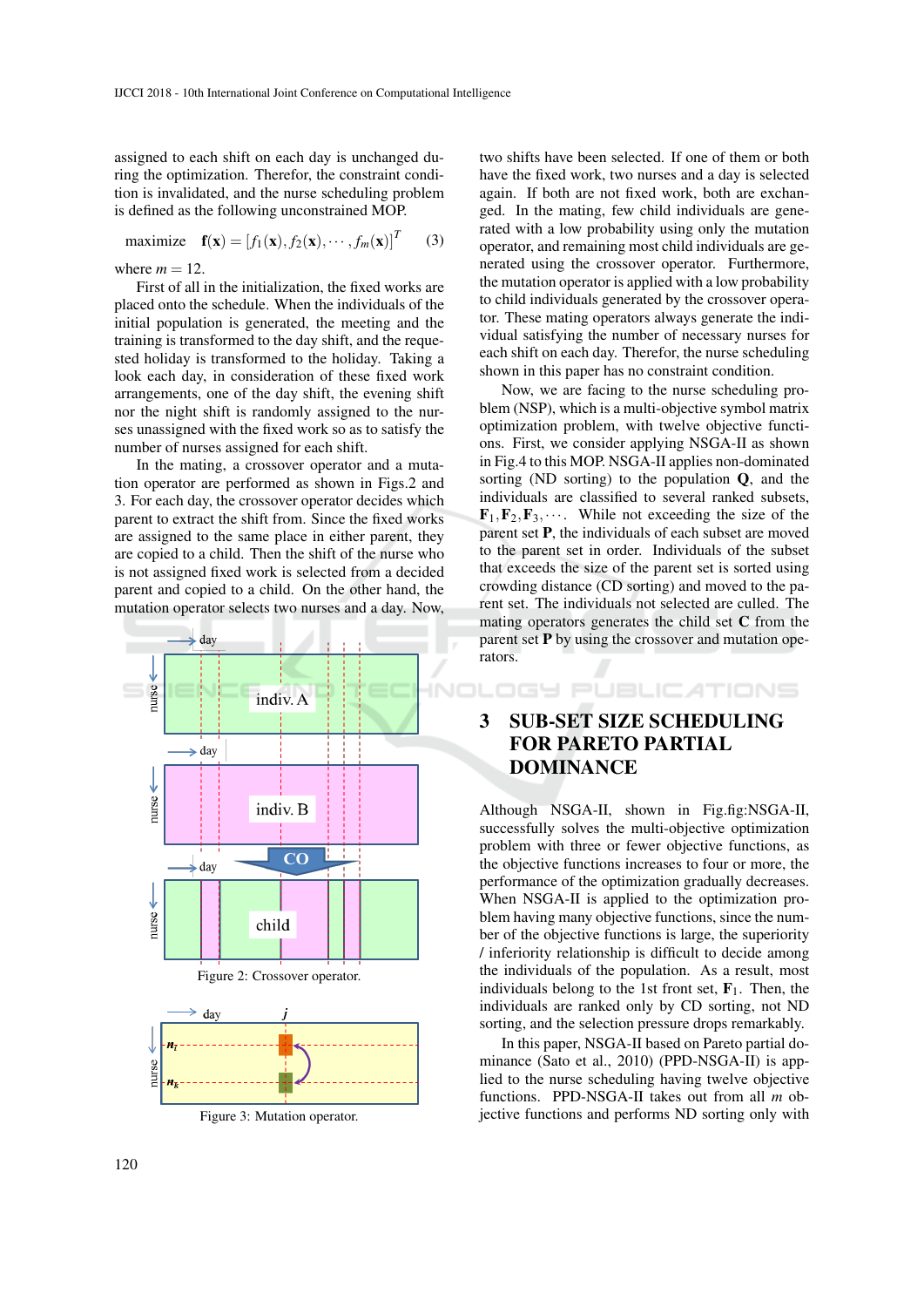

Figure 4: NSGA-II, where *g* denotes a generation cycle.



Figure 5: NSGA-II based on Pareto partial dominance.

these *r* objective functions as shown in Fig.5. PPD-NSGA-II takes *r* objective functions out from all *m* objective functions and performs ND sorting only with these *r* objective functions. This is an  $<sub>m</sub>C<sub>r</sub>$  ND</sub> sorting in Fig.5. In contrast, ND sorting using all *m* objective functions is shown as  $<sub>m</sub>C<sub>m</sub>$  ND sorting. The</sub>  $_{m}C_{m}$  ND sorting is performed in  $I_{g}$  generation cycle.

PPD-NSGA-II requires a selection list for selecting *r* objective functions. The contents of the selection list greatly influence the optimization result. On the other hand, the creation of the selection list is a very troublesome and difficult task for the user, namely the chief nurse. In order to solve this difficulty, we propose a technique to simply schedule the parameter  $r$ , the subset size. PPD-NSGA-II treated in this paper does not use the selection list for each  $I_g$  generation cycle, randomly selects the subset using the parameter *r* given by the following equations.

$$
r' = \frac{g \cdot m}{G} + \text{rand.int}(2B + 1) - B
$$

$$
r = \begin{cases} B, & r' < B \\ r', & B \le r' < m \\ m, & m \le r' \end{cases}
$$
(4)

where rand  $\text{int}(\cdot)$  denotes a function returns a random integer less than the argument, *B* denotes an integer



Figure 6: A simple subset-size scheduling for PPD-NSGA-II. The possible value of the subset size  $r$ , which takes a value in the colored range according to the generation *g*.

parameter less than  $m/2$ , and *G* denotes the final generation. Therefore, the parameter  $r$  is decided as shown in Fig.6.

In PPD-NSGA-II, individuals having the same contents as an individual already existing in the children, C*<sup>t</sup>* , or the archive set, A, are generated and stored by the mating, so that duplicates of individuals given good evaluation increases within the population. If the problem is relatively simple, individuals with the same content frequently appear during the optimization. The second improvement is killing such the individuals having the same contents of an individual already existing in the children and the archive set after the mating. By setting the value of all objective functions of such the individual to 0, the individual are killed. **JBLIC ATIONS** 

# 4 NURSE SCHEDULING IN ACTUAL HOSPITAL

In order to verify the effectiveness of the proposed technique, the nurse schedule is created and optimized based on the same information as the actual hospital. This information represents the standard hospital nurse organization in our country among the information obtained by our survey (Ohki et al., 2006; Uneme et al., 2008) . In the nurse scheduling, the number of nurses is 23, the number of days is 28. The nurse schedule is optimized for 1,000,000 generations by NSGA-II. In this paper, we try to apply two techniques, the conventional NSGA-II and the improved PPD-NSGA-II, to the nurse scheduling.

In this NSP handled in this paper, several objective functions has saturated to a maximum number of 1. These objective functions do not always saturate.

Fig.7 shows individual distribution on the  $f_1$   $f_{11}$  plane at the final generation. This figure shows an example where PPD-NSGA-II has given dominant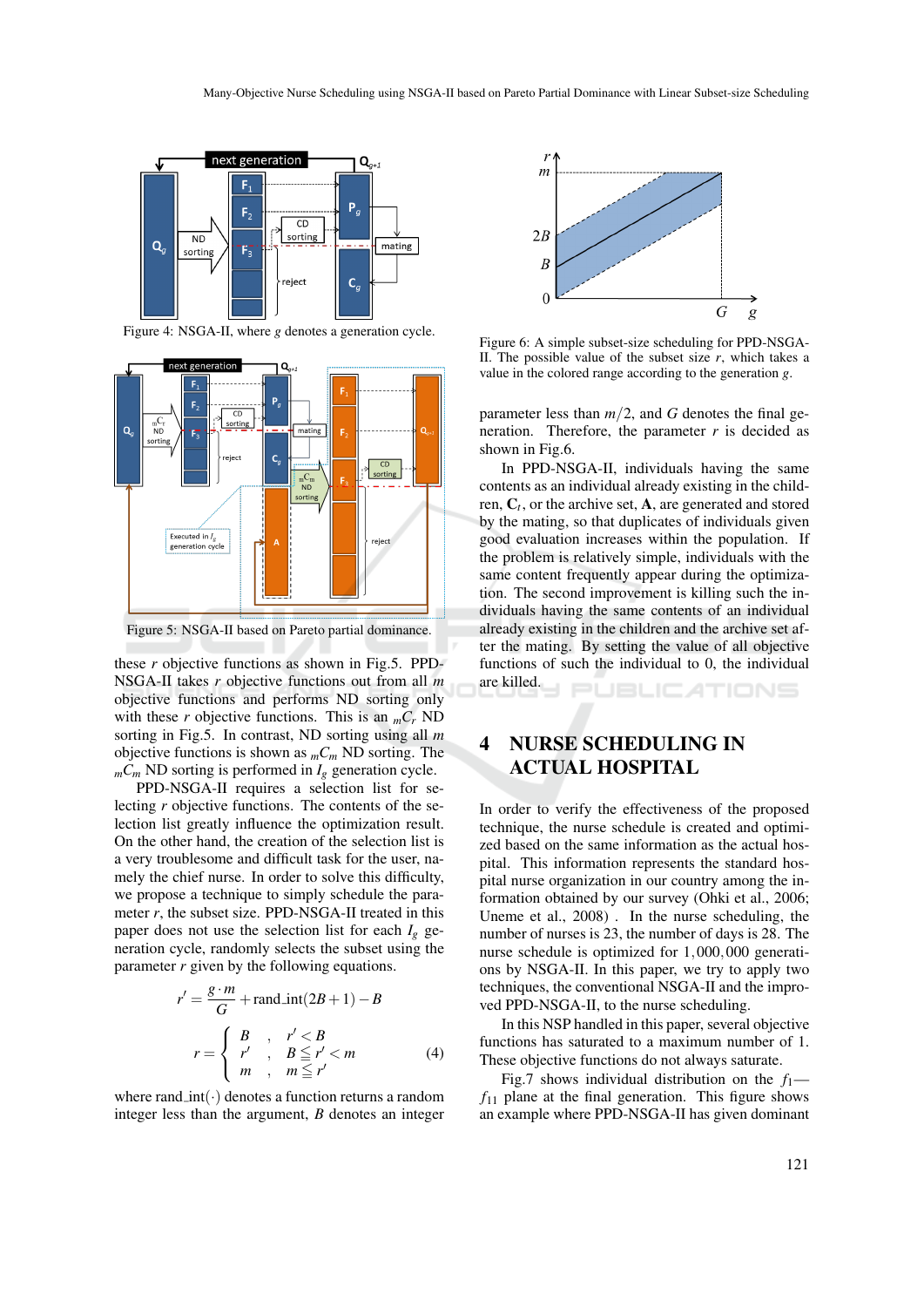results compared to the conventional NSGA-II. This means that focusing on these two objective functions shows that PPD-NSGA-II has given dominant result. The same results are obtained also in Figs.8 and 9.

Fig.10 shows individual distribution on the  $f_2$  *f*<sup>3</sup> plane at the final generation. In this figure, several advantageous points overlap. In other words, when focusing on these two objective functions, the conventional NSGA-II and PPD-NSGA-II have given nearly equivalent results. The same results are obtained also in Figs.11 and 12.

Fig.13 shows individual distribution on the  $f_1$  *f*<sup>7</sup> plane at the final generation. This figure shows an example where the conventional NSGA-II has given dominant results compared to PPD-NSGA-II. This means that focusing on these two objective functions shows that the conventional NSGA-II has given dominant result. The same results are obtained also in Fig.14.

Fig.15 shows individual distribution on the *f*9  $f_{11}$  plane at the final generation. In this figure, the conventional NSGA-II is advantageous for the objective function  $f_{11}$  while PPD-NSGA-II is advantageous for the objective function *f*9. Thus, we could find many cases that superiority or inferiority can not be distinguished by the objective function of interest.

Since 12 objective functions are defined in NSP handled in this paper, as shown above, 2 objective functions are necessary to select from 12 in order to visualize the individual distribution . These 12 objective functions can be classified into 6 objective functions related to the shift of each nurse and 6 objective functions based on evaluation on each work day. Therefore, partial sums of the objective functions are defined as follows.

$$
s_1 = \sum_{i=1}^{6} f_i \tag{5}
$$

$$
s_2 = \sum_{i=7}^{12} f_i
$$
 (6)

By using these partial sums, the transition of the individual distribution is observed on the  $s_1 \rightarrow s_2$  plane as shown in Figs.16—24. In the optimization up to the 600 thousand generation, we can observe that the population given by the both techniques gradually moves in the upper right direction. Especially in PPD-NSGA-II, the population converges to the upper right direction more quickly. After that, both populations concentrate on the upper right part in the generation of about 700 thousand. The reason for concentrating like this is unknown. Although the population given by the conventional NSGA-II then spreads again to

a wide range, the population given by PPD-NSGA-II remains relatively dense afterwards. In the case of using the conventional NSGA-II, no significant progress is observed in the optimization after the 800 thousand generation. On the other hand, in the case of using PPD-NSGA-II, the optimization progressed thereafter, and gives several excellent solutions in the 900 thousand generation. However, in the final generation of PPD-NSGA-II, each solution of the population has been deteriorated. As one of the reason for this result, it can be considered that the value of *r* of PPD-NSGA-II is almost equal to *m* at the end of the optimization.

Finally, in order to numerically compare the performance of both, we consider on Norm (Sato et al., 2006) value and Maximum Spread (MS) (Zitzler, 1999) value. These values are obtained by the following equations.

$$
Norm(\mathcal{POS}) = \frac{\sum_{j=1}^{|\mathcal{POS}|} \sqrt{\sum_{i=1}^{m} f_i(\mathbf{x}_j)^2}}{|\mathcal{POS}|},
$$
 (7)

, (8)

$$
MS(POS) = \sqrt{\sum_{i=1}^{m} \left( \max_{j=1}^{|POS|} f_i(\mathbf{x}_j) - \min_{j=1}^{|POS|} f_i(\mathbf{x}_j) \right)^2}
$$

where *POS* denotes the individuals of the first front set at the final generation. These values obtained by both are summarized in Table.1. PPD-NSGA-II dominates to the conventional NSGA-II in terms of the convergence property of the population to POS, or Norm value. On the other hand, the conventional NSGA-II is somewhat predominat with regard to the diversity of the population at the final generation, or MS value.

Table 1: Comparison of Norm value and MS value of the population at the final generation.

|      | NSGA-II | PPD-NSGA-II |
|------|---------|-------------|
| Norm | 1.5589  | 2.1795      |
| МS   | 2.9126  | 2.3970      |

### 5 CONCLUSION

This paper has treated the nurse scheduling in Japanese standard general hospitals. Twelve objective functions have been defined for the nurse scheduling. The nurse scheduling problem is solved as a multiobjective optimization problem by means of NSGA-II in this paper. It is known that optimization is insufficient when NSGA-II is applied to an optimization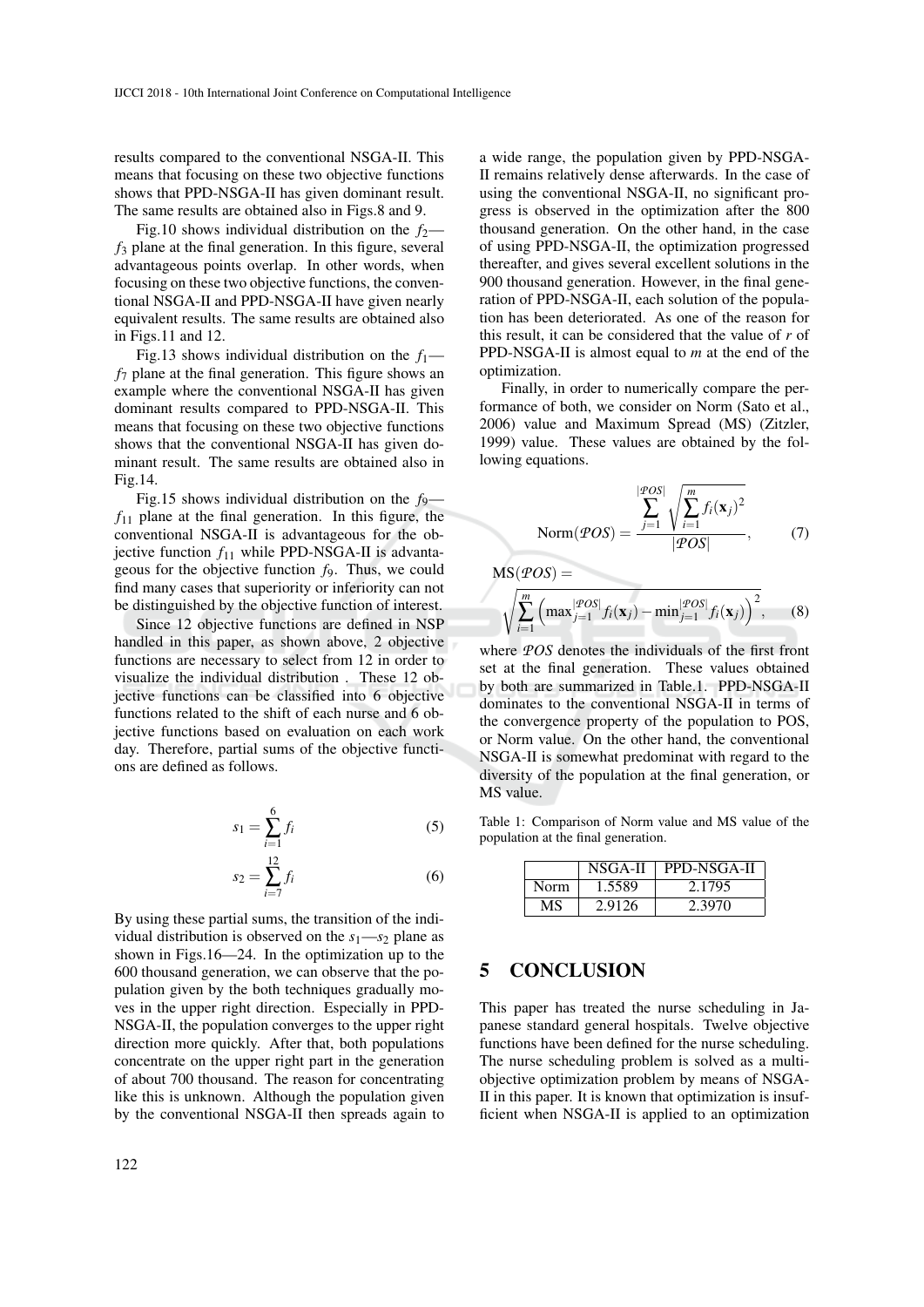

Figure 7: Individual distribution on the  $f_1$ — $f_{11}$  plane at the final generation.



Figure 10: Individual distribution on the  $f_2-f_3$  plane at the final generation.



Figure 13: Individual distribution on the  $f_1-f_7$  plane at the final generation.

problem with four or more objective functions. One method for reducing this problem is a technique based on Pareto partial dominance. PPD-NSGA-II is applied to the nurse scheduling treated in this paper.

PPD-NSGA-II requires to receive the number *r* of objective functions, or the subset size, to be selected from all *m* objective functions in the form of a list in



Figure 8: Individual distribution on the  $f_2$ — $f_{11}$  plane at the final generation.



Figure 11: Individual distribution on the  $f_3$ — $f_9$  plane at the final generation.







Figure 9: Individual distribution on the  $f_3$ — $f_{11}$  plane at the final generation.



Figure 12: Individual distribution on the  $f_4-f_{10}$  plane at the final generation.





advance. Moreover, this selection list has a great influence on the result of optimization. Creating such a selection list is a heavy burden for the user and is also substantially impossible. This paper has proposed a technique of PPD-NSGA-II with linear subsetsize scheduling. By embedding the subset-size scheduling into the algorithm, the user, namely the chief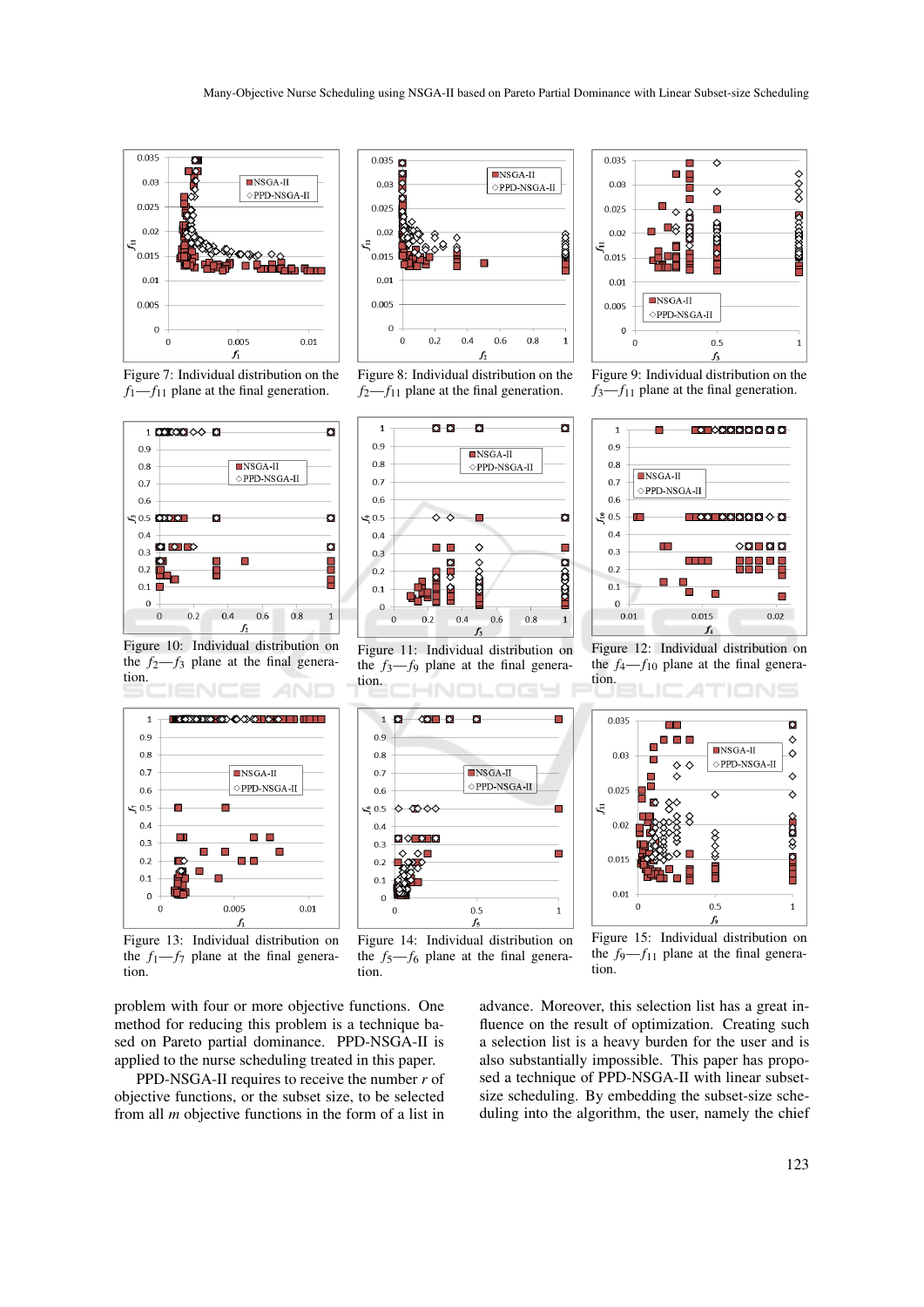

Figure 16: Individual distribution on the  $s_1$ — $s_2$  plane at the 100k-th generation.



Figure 17: Individual distribution on the *s*1—*s*<sup>2</sup> plane at the 200k-th generation.



Figure 19: Individual distribution on the *s*1—*s*<sup>2</sup> plane at the 500k-th generation.



Figure 20: Individual distribution on the  $s_1$ — $s_2$  plane at the 600k-th generation.



Figure 18: Individual distribution on the *s*1—*s*<sup>2</sup> plane at the 400k-th generation.



Figure 21: Individual distribution on the  $s_1$ — $s_2$  plane at the 700k-th generation.



Figure 22: Individual distribution on the *s*1—*s*<sup>2</sup> plane at the 800k-th generation.



Figure 23: Individual distribution on the *s*1—*s*<sup>2</sup> plane at the 900k-th generation.





nurse, is released from the designing of the selection list.

In order to verify the effectiveness, the proposed technique and the conventional NSGA-II have been applied to the nurse scheduling problem. Although the proposed method is somewhat inferior on the diversity of the population as compared with the conventional NSGA-II, it is significantly effective on the convergency of the population to the Pareto optimal solution set.